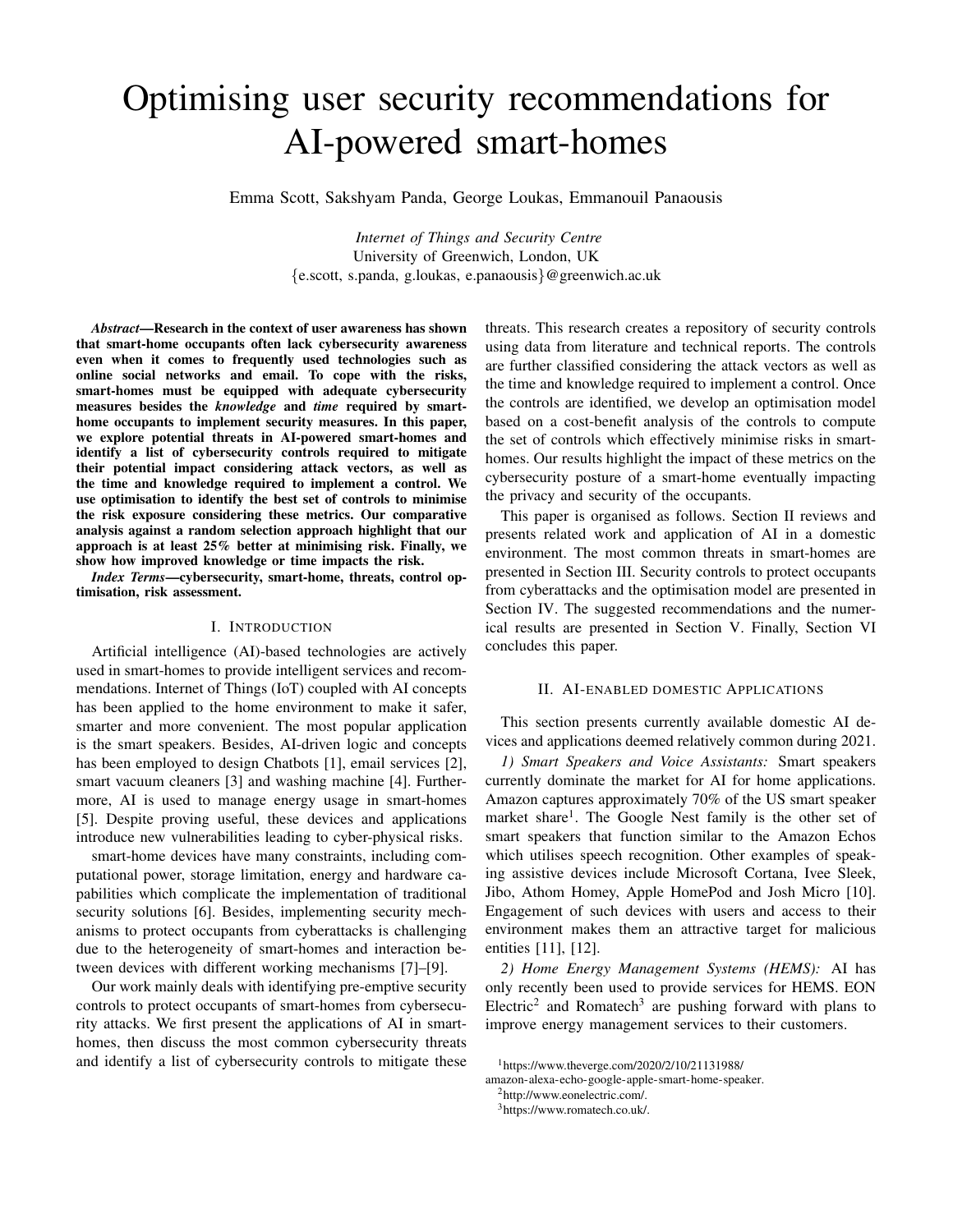*3) Medical IoT:* The application of AI to enable care at home from a distance has been in progress since 2012. To assist elderly people, Essence<sup>4</sup> developed a package of services that use AI to alert caregivers of any unusual activity. It uses activity recognition to distinguish between normal and abnormal activities of users to identify adverse situations such as falls.

*4) Smart-Home Managers:* Smart-home management was originally a form of consumer-focused device management, providing a platform to monitor and manage other consumer IoT devices including thermostats, lights, security systems, and appliances. Veego<sup>5</sup> developed smart-home managers for internet service providers (ISP) rather than homes. They use machine learning along with a global database of devices that use Veego products to provide tailored services.

*5) Chatbots:* Chatbots can be rule-based to provide a relatively restrictive set of assistance or use AI to generate more flexible interactions and responses. Chatbots are increasingly being introduced into social-housing scenarios to provide information and assistive services. Users can access the chatbot functionalities through SMS, a specific website or social media platforms such as Facebook. They are popular for providing out of hours support, aiding with filling in forms and sending user reminders. Although chatbots can be incredibly useful, they provide a vast attack surface for adversaries due to their unregulated nature.

*6) Smart Thermostats:* Smart thermostats use machine learning techniques to learn from the changes occupants make, sense when occupants are in the home and away, and create a heating schedule that suits the occupants best [13]. For example, the Nest Learning Thermostat and Hive use AI to learn how best to heat and cool homes.

*7) Smart-Home Physical Security:* Smart-home physical security includes a range of products and presents a real opportunity for adversaries. AI is used in many ways to support physical home security such as the use of facial recognition to identify people through installed video cameras (e.g Google Nest Cam). Another application of AI in security systems is the use of spoken interaction with the system. AI can also be used for data analysis to detect unusual patterns of behaviour and intrinsic relationships [10]. August Smart Lock + Connect<sup>6</sup> and Google Nest Protect provide such features. Smart locks which use a combination of sensors and AI to continually monitor also play a key role in physical security systems.

*8) Smart Vacuums:* Smart vacuums are growing in popularity and their efficacy has increased significantly in recent years. Although some only use sensors in vacuum cleaners, iRobot<sup>7</sup> uses AI to support voice interactions with users. The Bosch Roxxter<sup>8</sup> also uses AI to provide interactive maps of the room.

## III. THREATS

The acclimatisation of IoT technologies, AI and cloud computing with advanced sensing and actuation capabilities has led to more convenient smart-homes but also has attracted significant adversarial attention. Securing and preventing threats requires identifying vulnerabilities and implementing appropriate controls to mitigate or eliminate the effects of a threat. Heartfield et al. [14] classified cyber threats considering the attack vectors and potential impact on occupants and their domestic life. From a system security perspective, [15] highlighted threat scenarios involving interaction between entities in smart-home and smart grid environments and evaluated their impact on overall system security. A categorisation of security threats for smart-home appliances with attack surfaces and vulnerabilities is presented in [16]. Honeypot-based solutions have been proposed to collect threat intelligence and support security posture of IoT-enabled environments [17]–[19].

Based on the list of smart-home applications discussed and the threats to smart-homes identified in reports such as  $910$ , we recognise the common cyber threats to smart-homes are: (i) Physical Intrusion, (ii) Credit Card Data Theft, (iii) Ransomware; and (iv) Eavesdropping. The scenarios highlighted in this section are considered for the evaluation of our model and the outcome of the discussion presented in the later sections of this paper.

*1) Physical Intrusion:* Physical intrusion is a major threat to home users. Smart locks might be a convenient solution to the traditional approach, but they increase the attack surface of intrusion. Attackers can potentially unlock the door via a Wi-Fi connected device, allowing entry to the home without having to "break into" it. Nevertheless, an attack against one of the AI applications, we discussed in the previous section, can take place if the home user owns both a smart lock and a smart speaker which is also connected to the smart lock. Smart speakers can be set up so that they unlock a smart lock when the user commands them to and correctly identify a PIN. This PIN could be as short as four digits, and thus, if the user has little insight into the risks that it poses, they may choose something obvious such as 1234. The most recent published research into PIN setting was carried out  $by<sup>11</sup>$ , a considerable time ago, however, their findings were revealing. 1234 accounted for 10.7% of all PINs, and 1111 along with 0000 accounted for another 9.9% in total. Many attacks against smart speakers (e.g., [20], ) have been identified in the literature that can be applied to this step of this broader intrusion attack. These attacks can be grouped under the title of unauthorised voice commands, however, their methods vary within the group.

[21], [22] present attacks that work similarly, transmitting a voice command through an unauthorised means, however, their

<sup>11</sup>https://www.theguardian.com/money/blog/2012/sep/28/ debit-cards-currentaccount.

<sup>4</sup>https://www.essencesmartcare.com/.

<sup>5</sup>https://veego.io/.

<sup>6</sup>https://august.com/.

<sup>7</sup>https://www.irobot.co.uk/.

<sup>8</sup>https://www.bosch.com/stories/smart-robot-vacuum/.

<sup>9</sup>https://www.forbes.com/sites/forbestechcouncil/2021/11/09/

top-five-cybersecurity-threats-and-how-to-avoid-them/ <sup>10</sup>https://www.verizon.com/business/resources/reports/dbir/2021/

masters-guide/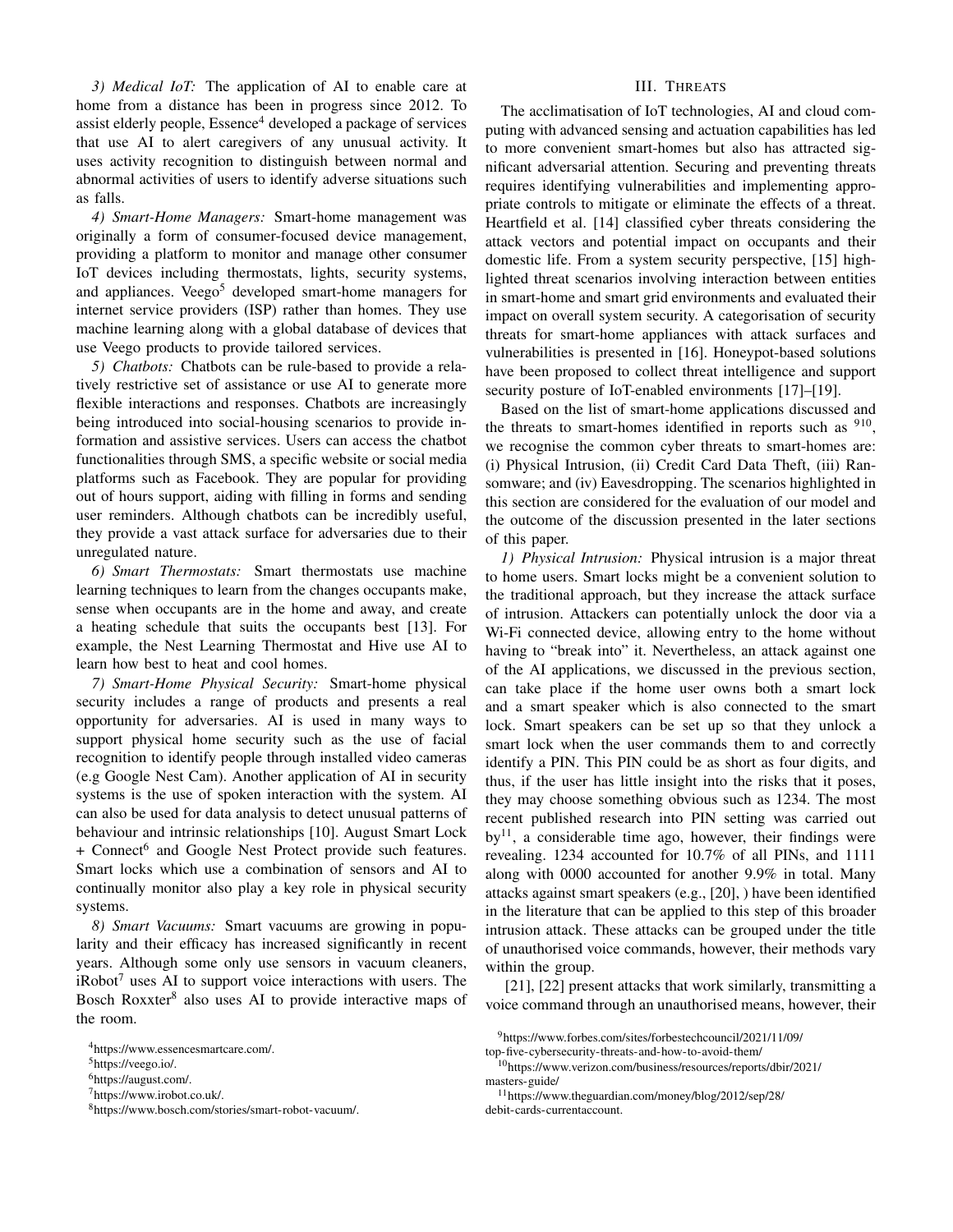commands are distorted so that if somebody is nearby, they will not know what the transmitted command said. Another attack that fits into this group of unauthorised attacks, requiring access to a Bluetooth speaker is called the "DolphinAttack" [23]. Again, it first requires the adversary to record or produce an audio command, but they then go on to modulate this audio on ultrasonic carriers, before using the audio in the same way discussed above.

*2) Credit Card Fraud:* The next threat that we consider is credit card fraud, which can be achieved by an attack aiming at domestic AI applications related to chatbots and smart speakers both included in our list of domestic AI applications. If credit card information is processed appropriately, it may end up visible in system logs and be disclosed to external services that the user does not necessarily trust [24]. An adversary can develop a malicious chatbot or smart speaker application. These applications must imitate one that the user already uses, or must offer a service that the user thinks would be helpful, therefore encouraging them to engage with it. The purpose of the application must also at some point require the user to input their bank card details, for example, if the user is paying the chatbot for a service that they are providing or buying something through the smart speaker application. Next, the user must discover the malicious chatbot or download the smart speaker application, without realising that it is malicious. Finally, after interacting with the chatbot or the application, they would ask the user for their bank card details and the user would be fooled into giving them. More details on attacks against chatbots can be found here [25].

When the vulnerable AI application is a smart speaker, two attack methods have been identified by two separate teams, who labelled it "Skill squatting" [11] and "voice squatting" [26]. They utilise the fact that Alexa only correctly interprets words an average of 68.9% of the time [11] and that many of these inaccurate interpretations are predictable. When choosing the malicious smart speaker application to develop, the adversary must first identify a known application with a vulnerable name (the "squattable skill"). They can then develop a malicious skill with a name similar enough to the squattable skill that could be misidentified as the intent by the Smart Speaker. It must be similar to the squattable skill, fooling the user into thinking they are using the skill that they desired, and must then carry out the functions that the adversary desires, such as gaining the credit card details of the home user.

*3) Ransomware:* Ransomware is a growing threat that has become very common over the past years, with SonicWall Capture Labs recording 121.2 million attacks in just the first half of  $2020^{12}$ , an increase of  $20\%$ . Although ransomware attacks have previously been aimed at organisations, the Covid-19 pandemic has meant more people are working from home, using the same devices that they complete other activities on, simply connecting through a virtual network. Ransomware

<sup>12</sup>https://www.itpro.co.uk/security/ransomware/356567/

1212-million-ransomware-attacks-in-the-first-half-of-2020.

attack targets are not solely organisations, however, and all home users are vulnerable.

For example, a ransomware attack can target a Chatbot. The first step of the attack is for the adversary to develop a malicious Chatbot that imitates one that the user already uses or offers a related service that the user is likely to engage with. Then, the malicious Chatbot must either acquire the user's email address and perform a social engineering attack, e.g., send an email infected with a link that will install the ransomware. upon successful exploitation, the adversary will have control of their device, and it will result in the user being made to pay a ransom to get back access to their device or data on their device.

*4) Eavesdropping:* Much effort has been put into testing Smart Vacuum's vulnerabilities and attempting to hack into them<sup>13</sup>. They are seemingly secure devices, however,  $[27]$ developed a method to reverse engineer the ARM Cortex-M based firmware of the robot, and thus install malicious firmware, allowing an adversary to gain root access through the Dustcloud software stack. A proof of concept attack, named LidarPhone [28] uses these vulnerabilities to go on to override the usual connection to the Xiaomi cloud ecosystem with the Valetudo software stack on the rooted device, therefore controlling the robot over a local network.

In the proof of concept attack discussed by [28], the adversary targets private and potentially sensitive information from speech that is emitted by the computer speakers as the victim engages in teleconferencing. This is particularly pertinent with the increased frequency of working from home on the Corona Virus pandemic.

# IV. SECURITY CONTROLS

Risk modification is the process of reducing the risk by applying appropriate controls. Controls come with costs, both financial and indirect, and thus applying all available controls to all known risks may not be the best course of action. This paper focuses on identifying controls that minimise residual risk using optimisation. This requires the identification of a repository of controls to be used against known risks. The end goal of this is to provide the most suitable, or optimal, controls to mitigate the risks. This section details the process of selection for our final set of controls suitable for smarthomes from three sources of controls: CHI, CIS and Cyber Essentials used in the literature.

## *A. Control Repository for Smart-home*

As expressed, "cyber hygiene" is the descriptive name for a group of cybersecurity controls appropriate for home use. Several reputable sources were identified, and each of these sources offers an important and unique contribution. Due to the specific and novel nature of the field being investigated in this paper, the identified controls are combined to provide coverage against threats in smart-homes. We begin by identifying a list of cybersecurity controls that could be used against threats in

<sup>13</sup>https://www.kaspersky.com/blog/xiaomi-mi-robot-hacked/20632/.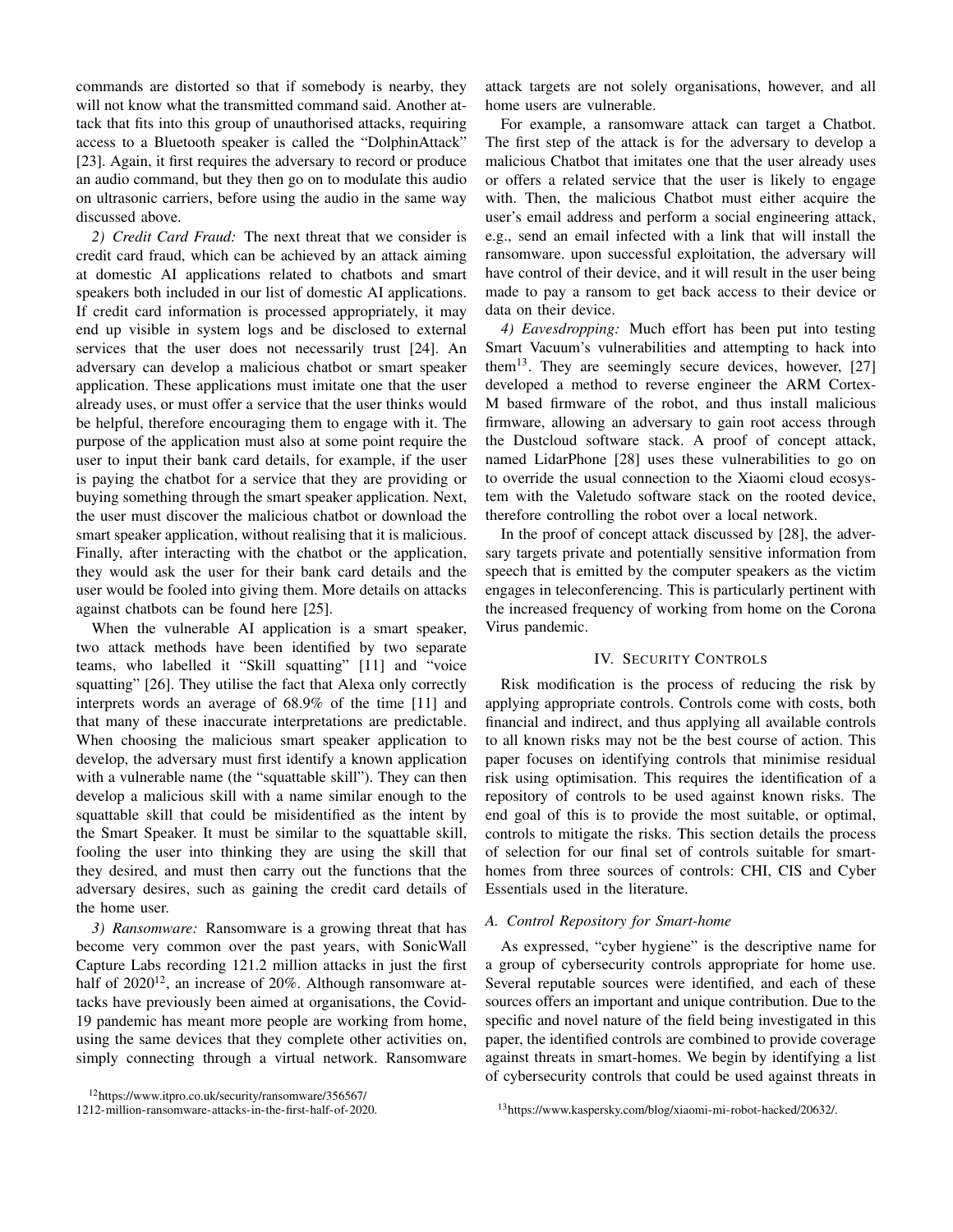a smart-home. A control could be implemented at different levels (e.g., high, medium, low) with each having a degree of efficacy against a threat. A higher implementation level fetches higher costs compared to the lower levels. Groupings of varying implementation levels of controls were considered to identify the set of controls that optimally mitigated the risk. Table I presents a list of CHI controls, initially identified in [29], that could be implemented against threats identified in this paper. We further group some of the controls (e.g, Secure Password Behaviour) as multiple CHI controls could be associated with a control group. However, the controls grouped into one are considered to be of the same implementation level requiring similar time and knowledge costs and having similar efficacy ratings.

| <b>CHI Measures</b>                                                                                          | <b>Application</b><br><b>Identified</b><br>to<br><b>Threats</b> |  |  |  |
|--------------------------------------------------------------------------------------------------------------|-----------------------------------------------------------------|--|--|--|
| Checking the quality of SSL certificates when doing                                                          | <b>Yes</b>                                                      |  |  |  |
| online financial transaction                                                                                 |                                                                 |  |  |  |
| Enabling firewalls on your computing devices                                                                 | <b>Yes</b>                                                      |  |  |  |
| Running virus scan on any new USB or external storage<br>devices                                             | $\overline{No}$                                                 |  |  |  |
| Checking an incoming email's header                                                                          | <b>Yes</b>                                                      |  |  |  |
| Checking a sender's email domain name                                                                        | <b>Yes</b>                                                      |  |  |  |
| Checking to see if email requests have grammatical or<br>typographical errors                                | <b>Yes</b>                                                      |  |  |  |
| Monitoring different processes such as CPU, power, or<br>network usage on your device                        | <b>Yes</b>                                                      |  |  |  |
| Changing default username from administrator to some-<br>thing unique on all Internet enabled devices        | <b>Yes</b>                                                      |  |  |  |
| Changing default passwords on all internet enabled de-<br>vices                                              | <b>Yes</b>                                                      |  |  |  |
| Keeping virus protection updated                                                                             | Yes                                                             |  |  |  |
| Managing how your browser stores passwords                                                                   | N <sub>0</sub>                                                  |  |  |  |
| Creating new/unique logins and passwords for all your<br>online sign-ins                                     | Yes                                                             |  |  |  |
| Storing logins and passwords on encrypted online pass-<br>word vaults                                        | <b>Yes</b>                                                      |  |  |  |
| Placing online alerts from your name or personal infor-<br>mation                                            | $\overline{No}$                                                 |  |  |  |
| authenticity<br>social<br>$\overline{\text{of}}$<br>media<br>the<br>Assessing<br>friend/information requests | $\overline{No}$                                                 |  |  |  |
| Knowing who you are connected to on social media                                                             | $\overline{No}$                                                 |  |  |  |
| Reassessing social media friends/connections                                                                 | $\overline{No}$                                                 |  |  |  |
| Ensuring the location information is not leaked in posts                                                     | <b>Yes</b>                                                      |  |  |  |

## TABLE I: CHI Security Controls

Vishwanath et al. [29] presented a conceptual model for cyber hygiene, empirically identified its sub-dimensions and have developed an inventory of 18 cybersecurity controls that could be applied to a range of people with different levels of cybersecurity needs. Such et al. [30] studied basic cyber hygiene and its efficacy for Small and Medium Enterprises (SMEs) and identified cybersecurity controls that are cheaper to implement, yet are effective against remotely exploitable commodity-level vulnerabilities. Such et al. discovered that 69.3% of the vulnerabilities explored were fully mitigated by applying the controls identified to meet UK Government's Cyber Essentials Scheme<sup>14</sup>, 29.2% were partially mitigated, and only 1.5% were not mitigated at all. Therefore, it is

<sup>14</sup>https://www.ncsc.gov.uk/cyberessentials/overview.

evident that Cyber Essentials controls are fairly effective against commodity attacks and thus must be considered while developing cybersecurity guidelines.

Besides the CHI controls, the Cyber Essentials Scheme also provides a list of security controls. This list includes additional controls such as "Malware Protection", "Patch management" and "Secure Configuration". These controls are essential to protect against many of the identified threats and are not included in the CHI controls list. Table II presents the Cyber Essentials controls.

| <b>Cyber Essentials controls</b> | <b>Application</b><br>to Identified<br><b>Threats</b> |
|----------------------------------|-------------------------------------------------------|
| <b>Firewalls and Gateways</b>    | Yes                                                   |
| Secure Configurations            | Yes                                                   |
| User Access Control              | Yes                                                   |
| <b>Malware Protection</b>        | Yes                                                   |
| Patch Management                 | Yes                                                   |

TABLE II: Cyber Essentials Controls

Similarly, controls were identified from the first six control family of CIS Controls that apply to a domestic environment. For example, ensuring that software is still supported by the vendor is deemed to be a control with a higher level of implementation as it required higher knowledge and time. Table III presents the CIS controls applicable to a domestic environment. These CIS controls are carefully selected as most of the CIS controls are applicable to businesses with broader network architecture than smart-homes. The CIS has a different set of controls to manage hardware and software assets, however as the range of software and hardware in a smart-home is significantly lower than that of an organisation, they have been grouped as one in this paper. Maintaining an inventory of assets, and addressing unauthorised assets can be logically seen as similar activities where the efficacy to mitigate threat is a combined result of both the behaviour. Ensuring that software is still supported by the vendor is considered to be a control that requires an increased level of knowledge and time, demanding additional effort from the user. Thus, it has a higher value for knowledge and time than other controls of the same group.

The next control group, "Continuous vulnerability management" provides two controls linked to deploying automated patch management tools. As Cyber Essentials also name Patch Management to be one of their five controls, these are put in the same group. However, these controls are specifically aimed at organisations. Automated patch management tools, both for software and operating systems, are not available to all home users and require an additional degree of knowledge. Thus, the control "Update software and operating system regularly" has been added within the same group of Patch Management to support home users. CIS Control 4.2 is linked closely to the "Secure Password Behaviour" group from the CHI controls which are covered by different levels within the group, and thus will not be added separately. Lastly, as with Cyber Essential's controls, CIS specify establishing secure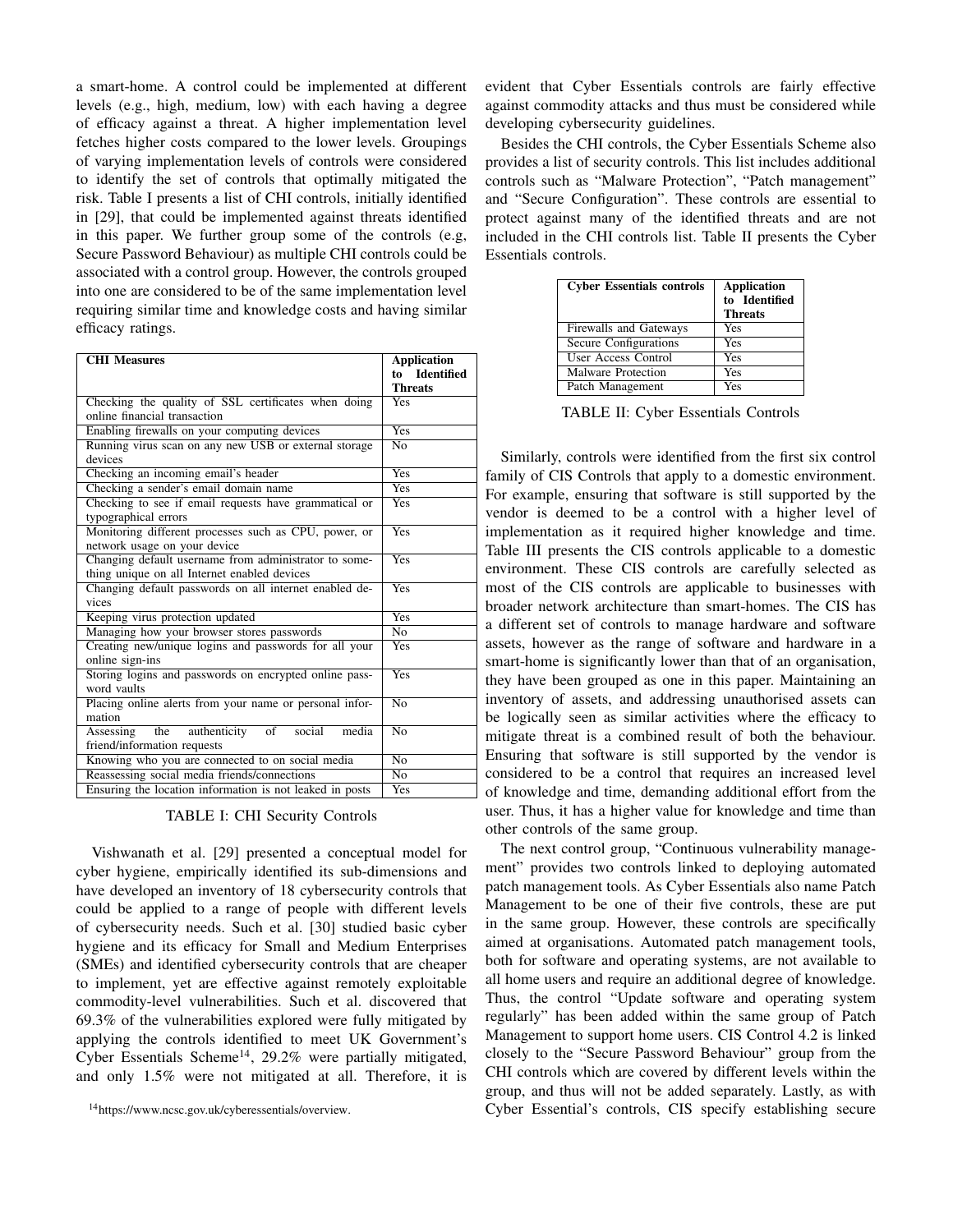| <b>CIS</b> Controls                                     | <b>Applicable</b>               |
|---------------------------------------------------------|---------------------------------|
|                                                         | to Identified<br><b>Threats</b> |
| Inventory and control of hardware assets                |                                 |
| 1.4 Maintain detailed asset inventory                   | <b>Yes</b>                      |
| 1.6 Address unauthorised assets                         | Yes                             |
| Inventory and control of software assets                |                                 |
| 2.1 Maintain inventory of software assets               | <b>Yes</b>                      |
| 2.2 Ensure software is supported by vendor              | Yes                             |
| 2.6 Address unapproved software                         | Yes                             |
| Continuous vulnerability management                     |                                 |
| 3.4 Deployed automated os patch management tool         | Yes                             |
| 3.5 Deploy automated software patch management tool     | <b>Yes</b>                      |
| Control of administrative privileges                    |                                 |
| 4.2 Change default password                             | Yes                             |
| 4.3 Ensure the use of dedicated administrative accounts | No                              |
| Secure configuration of hardware and software           |                                 |
| 5.1 Establish secure configurations                     | <b>Yes</b>                      |
| Maintenance, monitoring and analysis of audit logs      |                                 |
| 6.2 Activate audit logging                              | No                              |

TABLE III: CIS controls applicable to domestic environment

configurations. Again, this has already been added to the final list, so can be dismissed.

Finally, Table IV presents a final set of 14 controls to address threats in a smart-home. Seven of these controls are grouped into three groups of varying levels of implementation. The table also presents the cost, knowledge and time required and the flow reduction value considered in this paper. More detail on these values is covered in the following section.

| <b>Cyber Hygiene Measures</b>                | <b>Source</b> | <b>Time</b>    | Knowledge               | Flow<br><b>Reduction</b> |
|----------------------------------------------|---------------|----------------|-------------------------|--------------------------|
| Check the quality of the SSL certificate     | CHI           | 1              | $\overline{c}$          | 0.01                     |
| when doing online financial transactions     |               |                |                         |                          |
| Enable firewalls on your computing devices   | <b>CHI/CE</b> | 1              | $\overline{2}$          | 0.9                      |
| Secure email and messaging behaviour         | CHI           | ī              | $\overline{2}$          | 0.5                      |
| Monitor different processes such as CPU,     | <b>CHI</b>    | 3              | $\overline{3}$          | 0.2                      |
| power, or network usage on your device       |               |                |                         |                          |
| Secure Password Behaviour                    | CHI           |                |                         |                          |
| 1. Change default passwords on all internet  | <b>CHI</b>    | 1              | 1                       | 0.6                      |
| enabled devices                              |               |                |                         |                          |
| 2. Create unique log ins and passwords for   | <b>CHI</b>    | $\overline{c}$ | 1                       | 0.5                      |
| all online sign ins                          |               |                |                         |                          |
| 3. Storing logins and passwords on en-       | <b>CHI</b>    | 3              | 3                       | 0.4                      |
| crypted online password vaults               |               |                |                         |                          |
| Keep virus and malware protection updated    | <b>CHI/CE</b> | $\overline{2}$ | $\overline{2}$          | 0.5                      |
| Ensuring location is not leaked on social    | CHI           | ī              | ī                       | 0.9                      |
| media                                        |               |                |                         |                          |
| <b>Establish Secure Configurations</b>       | <b>CE/CIS</b> | $\overline{2}$ | $\overline{\mathbf{3}}$ | 0.0001                   |
| Patch Management                             | CE            |                |                         |                          |
| 1. Update software and operating systems     | <b>CIS</b>    | 1              | 1                       | 0.8                      |
| regularly                                    |               |                |                         |                          |
| 2. Deploy automated OS and software patch    | <b>CIS</b>    | 1              | 3                       | 0.7                      |
| management system                            |               |                |                         |                          |
| Monitor and manage software and hard-        | CIS           |                |                         |                          |
| ware in your home                            |               |                |                         |                          |
| 1. Maintain an inventory, checking for any   | <b>CIS</b>    | $\overline{c}$ | 1                       | 0.6                      |
| unrecognised software or hardware, remov-    |               |                |                         |                          |
| ing them                                     |               |                |                         |                          |
| 2. Check software is still supported by ven- | <b>CIS</b>    | $\overline{c}$ | $\overline{c}$          | 0.5                      |
| dor                                          |               |                |                         |                          |

TABLE IV: Cyber Hygiene Repository for smart-home

### *B. The Optimisation Model*

Due to the cost and benefit associated with the implementation of security control and the availability of a budget that could be spent, the selection of controls can be formulated as an optimisation problem. The aim is to identify the best set of controls that optimally mitigate the risk and is within an investment budget. We associate the direct control cost to be the time required to implement a control and the indirect cost to be the knowledge required to implement, practice and maintain this control. The costs (knowledge and time) are further categorised into three levels: Low, Medium and High represented as  $\{1, 2, 3\}$ , respectively. The categorical values are speculated based on the understanding of the effort required to implement a control where 1 represents the least effort.

Similar to [31], we also consider assigning each control a flow reduction value which expresses how effective control is against an attack. We define as "edge flow" the likelihood of success of an attack for that step given the implementation of security control. This likelihood is calculated using the edge flow value of the preceding step and the efficacy of the implemented control against the attack. Similarly, the "default flow value" is defined as the likelihood of success of an attack when no security controls are implemented in that step. The default flow value is selected to be either 1 or 0.5. If the attack step is likely to be successful under any circumstances then we set the default edge value to 1, otherwise is set to 0.5. For example, a deauthentication attack in comparison to the KRACK attack will always be successful if the adversary has gained access to the network leading to a default flow value of 1. KRACK attack, on the other hand, relies on a router using the WPA-2 protocol which might be unlikely for every case leading to the default flow value of 0.5.

We identified security controls for all seven attack scenarios (presented in section III) considering all possible combinations of levels for knowledge and time. These controls are used to determine the likelihood of success of an attack. Figure 1 illustrates how this likelihood is determined for the credit card data theft through a malicious software attack scenario considering low knowledge and low time.



Fig. 1: Low Knowledge and Low Time

When low knowledge and low time is considered, there were no controls applicable to any of the attack steps leading to an edge flow value of  $1 \times 0.5 \times 0.5 = 0.25$ . Raising the time by one level (i.e., low knowledge and medium time), "Maintain an inventory, checking for any unrecognised software or hardware, removing them" which has a time score of 2 could apply to the second step of the attack graph. This control has an efficacy of 0.6 against malicious software attacks and thus resulting to an edge flow of  $1 \times (0.5 \times 0.6) \times 0.5 = 0.15$ . Implementation of this control reduces the success probability of the attack by 0.1. Similarly, more advanced controls based on the level of knowledge and time (e.g., "Keep virus and malware protection updated" control which requires medium knowledge and medium time) could be implemented to further influence the success probability of an attack.

Once the likelihood of success of an attack, the probable loss from an attack and the cybersecurity controls that could be implemented to mitigate the expected loss have been identified,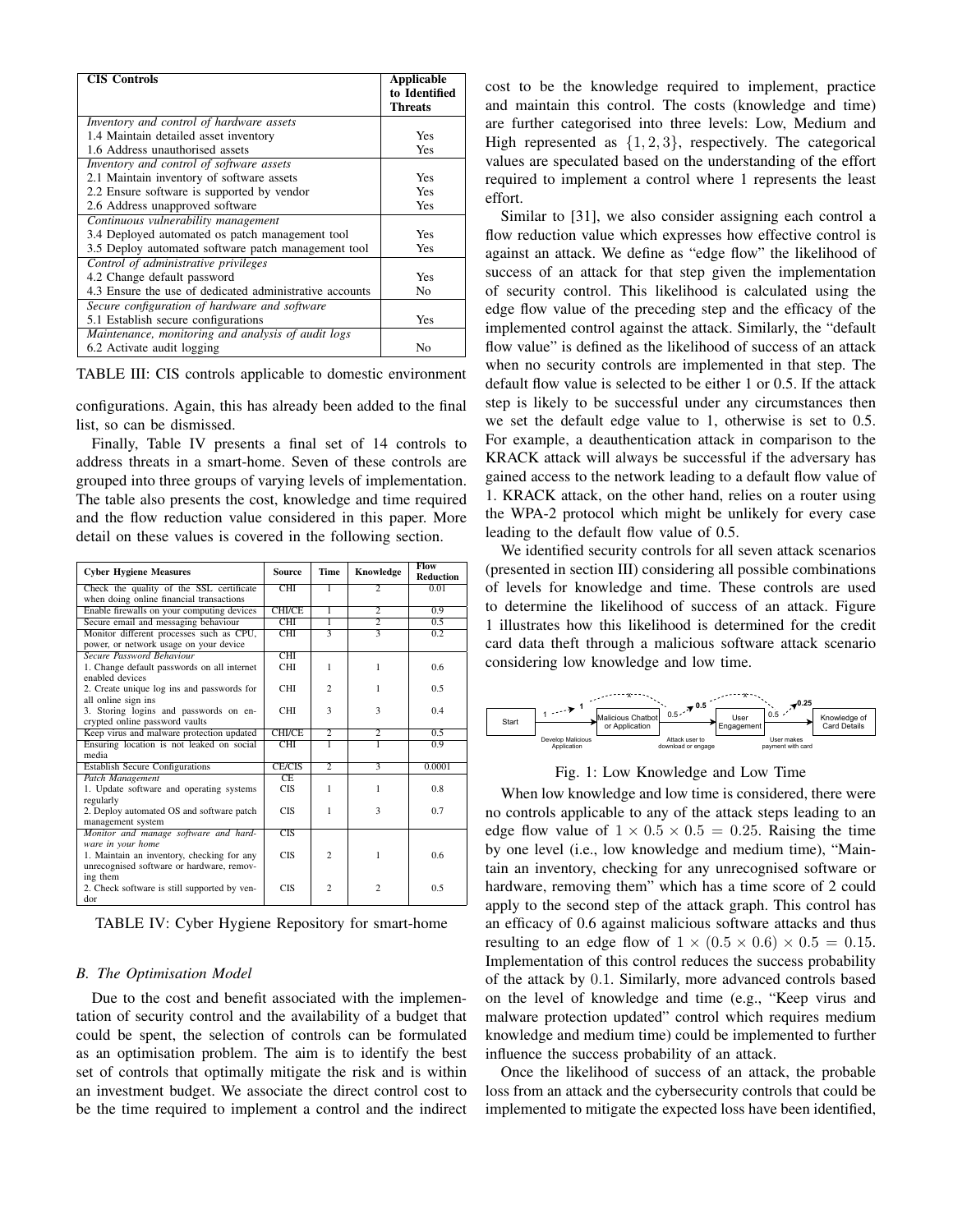|                                                      | <b>Low Knowledge</b> |                              |                   | Medium Knowledge |                     |                          | <b>High Knowledge</b> |                            |                   |
|------------------------------------------------------|----------------------|------------------------------|-------------------|------------------|---------------------|--------------------------|-----------------------|----------------------------|-------------------|
|                                                      | Low<br>Time (LL)     | <b>Medium</b><br>Time $(LM)$ | High<br>Time (LH) | Low<br>Time (ML) | Medium<br>Time (MM) | <b>High</b><br>Time (MH) | Low<br>Time (HL)      | <b>Medium</b><br>Time (HM) | High<br>Time (HH) |
| Intrusion via smart lock                             | 0.16                 | 0.144                        | 0.11025           | 0.16             | 0.114               | 0.000007875              | 0.16                  | 0.114                      | 0.00000126        |
| Intrusion via smart lock<br>and smart speaker        | 0.216                | 0.216                        | 0.189             | 0.18             | 0.09                | 0.07875                  | 0.18                  | 0.09                       | 0.063             |
| Credit card data theft<br>through network            | 0.08                 | 0.0008                       | 0.0006125         | 0.08             | 0.0008              | 0.00000004375            | 0.08                  | 0.0008                     | 0.00000000875     |
| Credit card data theft<br>through malicious software | 0.25                 | 0.00125                      | 0.00125           | 0.15             | 0.0003125           | 0.0003125                | 0.15                  | 0.0003125                  | 0.0003125         |
| Ransomware attack                                    | 0.2                  | 0.045                        | 0.039375          | 0.2              | 0.0225              | 0.019688                 | 0.2                   | 0.0225                     | 0.019688          |
| Eavesdropping attack through<br>smart vacuum         | 0.24                 | 0.24                         | 0.21              | 0.2              | 0.1                 | 0.0875                   | 0.2                   | 0.1                        | 0.014             |
| Eavesdropping attack through<br>smart speaker        | 0.2                  | 0.2                          | 0.2               | 0.12             | 0.1                 | 0.1                      | 0.12                  | 0.1                        | 0.02              |

TABLE V: Likelihood of success of an attack

the expected risk for each attack method  $i = \{1, 2, \dots, N\}$ can be defined as

$$
R_i = A_i \times S_i \times L_i,\tag{1}
$$

where  $A_i$  is the likelihood of being attacked,  $S_i$  is the probability of success of the attack and  $L_i$  is the probable loss [32].  $A_i$  and  $L_i$  vary based on the type of attack, rather than the attack vector or device and the risk is associated with the owner of the devices rather than all occupants of the smart-home. Using a multi-factor optimisation, we aim to identify the optimal set of controls that minimise the expected risk within the investment budget. A similar approach has been used in [31], however, it is seen that this approach does not minimise the expected risk. For example, when a lower budget is selected their method recommended controls fitting the budget regardless of the required level of knowledge and time to implement it. Such a recommendation would not be appropriate for occupants with limited cybersecurity knowledge. To overcome this challenge, we adapted our optimisation to consider only those combinations of time and knowledge costs that are within the budget as suggested in [33]–[35].

We define the overall risk improvement as the sum of residual risk for all attack methods and express it as:

$$
\sum_{i=1}^{N} R_i - R_i \times \text{Efficacy of control against attack} \qquad (2)
$$

Table V presents the likelihood of success of various attack scenarios considered in our paper.

### V. EVALUATION

In this section, we develop and evaluate the proposed model using Python and execute 10,000 simulation runs to generate the results. Our implementation identifies the optimal cybersecurity controls to reduce the overall risk of the smarthome.

*1) Intrusion:* In 2017, the Office for Nation Statistics reported that two in every 100 households were victims of burglary each year<sup>15</sup>. This number was nine in every  $100$ houses in 1995. Assuming this reduction is linear, we consider one in every 100 houses to be a victim of burglary for the year 2021. We selected a borough in the UK of 47.35 square

<sup>15</sup>https://www.ons.gov.uk/peoplepopulationandcommunity/ crimeandjustice/.

km in size, which has a rate of 32 burglaries per square km leading to 1514 burglaries per year. In 2019, on average 2.54 people occupied each dwelling<sup>16</sup>, and approximately 290,000 people are living in this borough, indicating that there are about 112,671 dwellings. This results in 1.3% of dwellings on average being burgled each year. This is for intrusion in general rather than intrusion through the smart lock in particular. Thus, we label all attacks under the intrusion category with an  $A_i$  of 0.013. The average loss of a burglary  $L_i$  is deemed to be £3,030<sup>17</sup>.

*2) Credit Card Fraud:* In 2019, 21% of UK adults have cancelled and replaced their credit cards due to attempted fraud and in 51% of these cases money was stolen resulting in a theft of £846 on average<sup>18</sup>. Considering this, we set  $A_i =$  $0.21 \times 0.51 = 0.1071$  and  $L_i = \text{\textsterling}846$ .

*3) Ransomware:* In 2020, the Ransomware attack rose by 80% in the third quarter costing the UK around £365 million<sup>19</sup>. A majority of home Ransomware attacks are aimed at organisations rather than home users. So, we consider a relatively low  $A_i = 0.001$ . While the most common demanded ransom is  $L_i = \pounds 10,000$  in the UK<sup>20</sup>.

*4) Eavesdropping:* Many proof-of-concept attacks through smart vacuum cleaners have been discussed in [28]. As there is no evidence that such attacks have happened, we consider a low  $A_i = 0.001$ . [26] discussed Eavesdropping attacks through the smart speaker but then no actual cases have been recorded yet leading to  $A_i = 0.001$ . The  $L_i$  of both eavesdropping attacks is considered £100 due to a slim chance that credit card information may be spoken out loud.

Considering these values, we calculate over 10,000 simulation runs (i) the average cyber risk using our optimisation model; and (ii) the average cyber risk considering the same number of controls chosen at random. The benefit demonstrated and evaluated here is specifically a reduction in risk between using our model and the user randomly choosing the same number of cybersecurity controls from a predefined list

<sup>16</sup>https://www.london.gov.uk/sites/default/files/housinginlondon2019.pdf.

<sup>17</sup>ttps://www.theecoexperts.co.uk/home-security.

<sup>18</sup>https://www.comparethemarket.com/credit-cards/content/ latest-credit-card-fraud-scam-figures/

<sup>19</sup>https://www.itpro.co.uk/security/ransomware/357353/ uk-ransomware-attacks-increased-by-80-in-past-quarter

<sup>20</sup>https://www.itpro.co.uk/security/ransomware/359364/

cost-of-ransomware-doubles-in-a-year.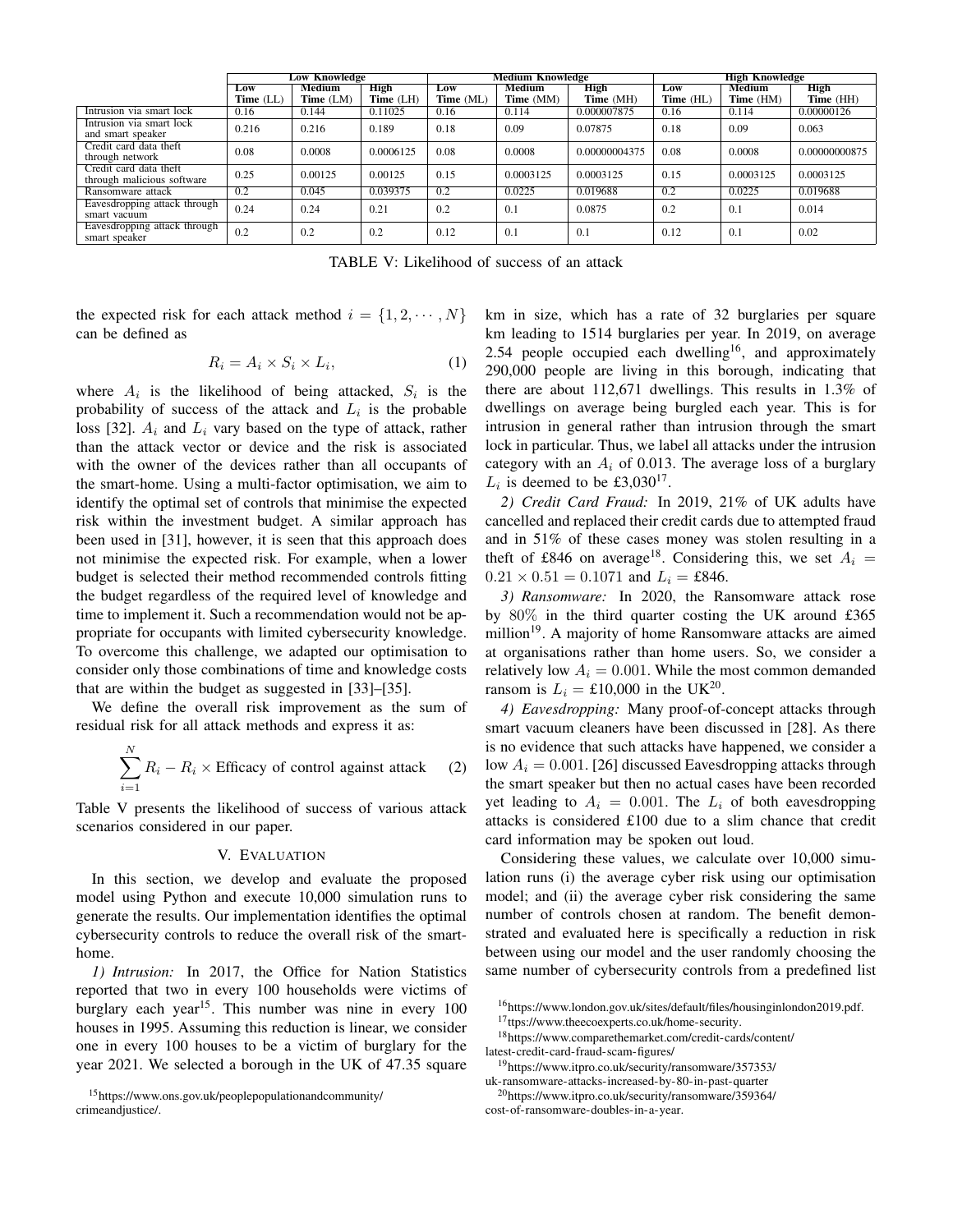|             | IJIJ    | LM      | LH      | ML      | MМ      | MН      | HL      | HМ      | HН     |
|-------------|---------|---------|---------|---------|---------|---------|---------|---------|--------|
| Random      | 59.9469 | 52.7739 | 52.5738 | 38.9987 | 24.5598 | 24.5335 | 32.0107 | 10.6613 | 4.9119 |
| Our Model   | 44.9548 | 34.4641 | 34.4641 | 18.1987 | 9.3606  | 5.2719  | 12.0369 | 1690ء   | 2.5330 |
| Improvement | 25.00%  | 34.69%  | 34.44%  | 53.33%  | 61.89%  | 78.51%  | 62.40%  | 70.28%  | 48.43% |

TABLE VI: Cyber risk comparison using our model vs random cybersecurity controls selection.



Fig. 2: Cyber risk improvement for a single AI-powered device.

and implementing the ones that they can. Table VI presents the cyber risk for various combinations of knowledge and time with our model and with the random selection of cybersecurity controls. The results also present the percentage improvement in risk reduction using our model.



Fig. 3: Cyber risk improvement for different number of AIpowered devices.

Next, we calculate the risk associated with each device in a smart-home. Figure 2 presents the device-specific risk improvement considering our model against a random selection of the same number of controls. A similar comparison considering multiple devices is presented in Figure 3. In these figures, the x-axis ticks represent a similar combination of knowledge and time used in Table VI. It is evident from the results that the risk to occupants increases with an increase in several smart devices in the home. Such insights on the level of risk could assist cyber insurers inappropriately profiling home occupants and designing custom insurance policy packages [36]–[38] with premium discounts [39].



Fig. 4: Risk vs Improvement in level of time or Knowledge.

To understand the impact of knowledge and time required to implement controls on a user group, we extend our analysis by considering the budget required to improve a level of time or knowledge i.e, from low to medium and medium to a high level. Figure 4 presents the risk for these transitions. The results illustrate that the most effective use of resources would be to focus on improving the cybersecurity knowledge of occupants as seen in the transition from low to medium level of knowledge.

## VI. CONCLUSION

A security challenge for smart-home occupants is to identify mechanisms for preventing attacks and their potential impact. We have highlighted potential threats in an AI-powered smarthome and identified a list of cybersecurity controls to mitigate these threats, considering the attack vectors, as well as the time and knowledge required to implement a control. Taking these metrics into consideration, we have developed an optimisation model to identify controls that optimally reduce the risk exposure. In doing so, we have also highlighted the impact of time and knowledge required to implement control on the risk and consequently impact on the occupants of a smart-home. A direction for continued research is to consider attack graphs for specific AI applications (e.g. Alexa, smart radiator valve) and services and optimise user security recommendations. A richer optimisation model with fine-grained quantification of key parameters could be developed to obtain better insights into cybersecurity investments. Future research could also help in establishing guidelines for secure smart-home environments and formalising security practices based on abnormal